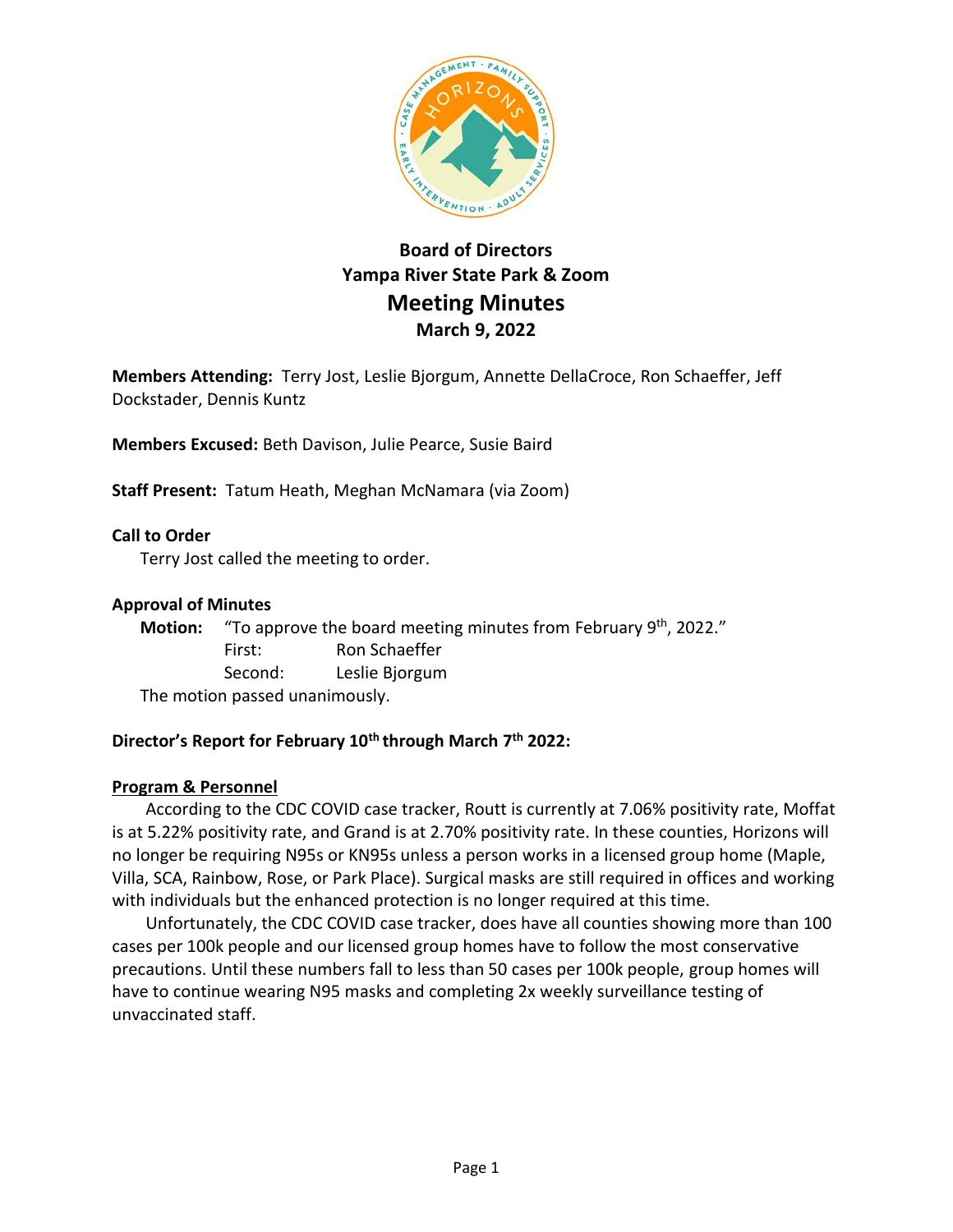

In 2017, Sue White competed at the Special Olympics Winter World Games in Austria. Not only did she have her Special Olympics Colorado community cheering her on from home, but she also had her Steamboat community supporting her as well. By the end of the World Games, Sue came home with a gold medal. In an effort to commemorate this accomplishment, Special Olympics Colorado did a feature story. The video takes a look back at Sue's journey and the incredible people who helped make it happen. Hear how the Steamboat community has embraced Sue's incredible accomplishments and has treated her as just "one of the Olympians" by including her banner at Olympian Hall. "Most people don't go through their week without seeing Sue at some point," exclaimed her Special Olympics Colorado

coach, Tommy Moore. "That smile is hard to miss...you just want to say hi." Watch the video at: <https://specialolympicsco.org/about/iamanathlete>

As referenced last month, CDPHE (Colorado Department of Public Health and Environment), conducted a survey of services at all of the licensed health facilities or group homes. In Moffat County that includes Rainbow, Park Place, and Rose Street. In Routt, the survey includes Maple Street, Soda Creek Apartments, and Village Lane. The Health Department sent 5 surveyors to audit everything from medical care, living environment, training, COVID policies and procedures, service and support plans, and much more. Program continues to work on the Plan of Corrections and this process typically takes about six weeks to finalize. While there are always a few things that the state requires Horizons to address, the surveyors were very complimentary of the excellent quality of services and supports that stem from a personcentered approach.

Tatum is finalizing the federal and state Medicaid Revalidation survey process for all of Horizons' service locations. The process occurs once every 5 years to ensure compliance with regulatory requirements aimed at mitigating fraud. Something that is new for this process is a virtual site survey. The only locations left to finalize are the group homes in Routt County. Moffat County and both Day Program sites were approved.

The agency had a number of new staff and existing personnel attend the Person-Centered Thinking training on Feb 22-24. This 3-day required training is the benchmark for the field and is very helpful in providing guidance in supporting the people we serve.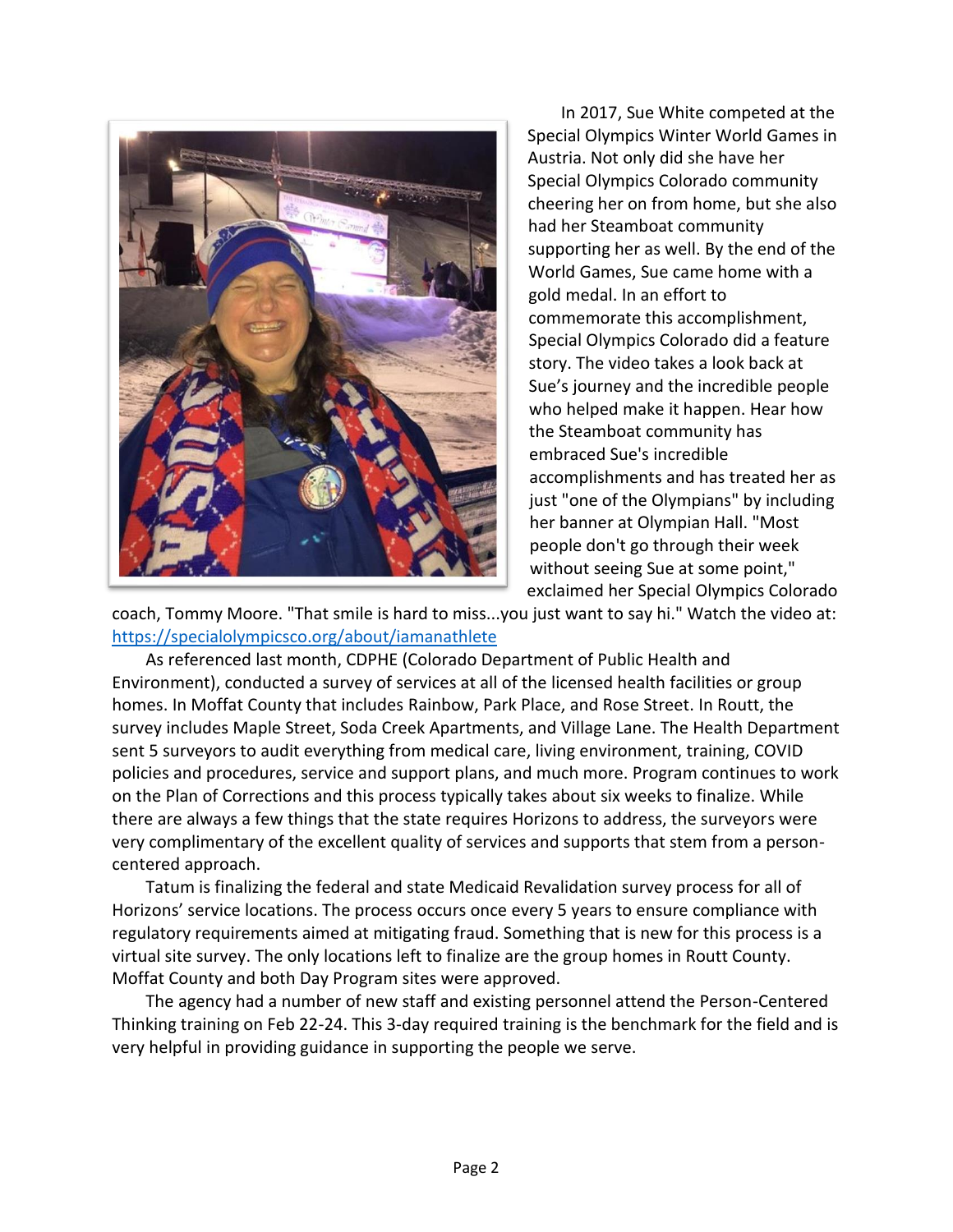The DSP of the month for March is Tommy Nelson. After 14 years with Horizons, he has a reputation for his experience, empathy, patience, and adaptability. Here's what a coworker said about Tommy, "Tommy is reliable and consistent in a field full of change. And he has a knack for perfectly timed humor!"

The Human Rights Committee met on March 2<sup>nd</sup> to review psychotropic medications and rights modifications.

The annual IDD Awareness Day at the Capital is scheduled for March 23rd and it will be virtual this year. Shannan Davis, Routt County DSP, was nominated for Alliance's DSP of the Year award. The voting window closes on March 2nd and the winner will be announced on March 23rd during the IDD Awareness Day virtual luncheon.



Horizons is very grateful for our friends at Colorado Northwestern Community College. A group of Dental Hygiene students came down and spent the day with folks in Craig with



typodonts (fake teeth) and toothbrushes in hand. After some tips, tricks, and demonstrations, everyone is ready to flash their smiles. The hope is for this to be an ongoing collaboration to teach improved dental hygiene. There was a related feature report on the local radio.

This past weekend, Steamboat Snowmobile Tours hosted the annual snowmobiling event on Rabbit Ears. Fun was had by all especially with the fresh snow.

Immediately following the snowmobile activity, a number of individuals in services went to the Special Olympics State Competition in Copper. As always, folks had a blast meeting new people and cheering on friends. Horizons is very grateful for all the amazing volunteers who made this happen despite the inclement weather.

#### **Resource Development and Public Relations**

Grants were submitted to the Bessie Minor Swift Foundation for Early Intervention and the WZ Giving Circle for a Routt County Early Intervention family.

The 2021 year-end report was submitted to Yampa Valley Community Foundation.

Jes McMillan and Elizabeth Skudneski interviewed with the Moffat County United Way Granting committee.